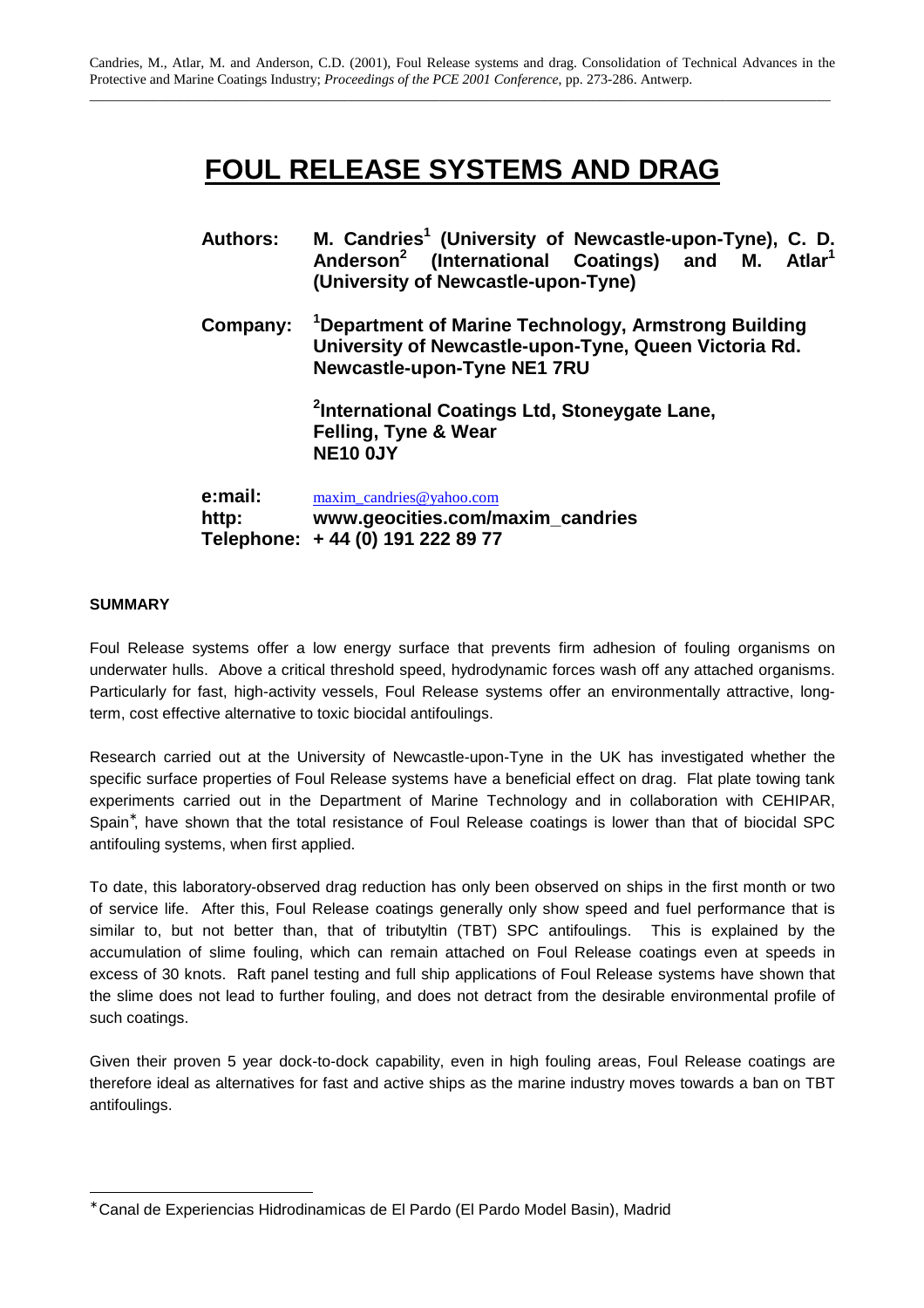Candries, M., Atlar, M. and Anderson, C.D. (2001), Foul Release systems and drag. Consolidation of Technical Advances in the Protective and Marine Coatings Industry; *Proceedings of the PCE 2001 Conference*, pp. 273-286. Antwerp. \_\_\_\_\_\_\_\_\_\_\_\_\_\_\_\_\_\_\_\_\_\_\_\_\_\_\_\_\_\_\_\_\_\_\_\_\_\_\_\_\_\_\_\_\_\_\_\_\_\_\_\_\_\_\_\_\_\_\_\_\_\_\_\_\_\_\_\_\_\_\_\_\_\_\_\_\_\_\_\_\_\_\_\_\_\_\_\_\_\_\_\_\_\_\_\_\_\_\_\_\_\_\_\_\_\_

### **INTRODUCTION**

The majority of antifoulings control fouling settlement through the release of biocides from the coating surface. Foul Release coatings work quite differently, and prevent the settlement of the fouling by providing a low-friction, ultra-smooth surface onto which organisms have great difficulty attaching. If vessels are stationary for extended periods, settlement can occur, but there is only weak bonding between the fouling and the Foul Release coating surface and so the organisms can be relatively easily removed, either by underwater cleaning or by the hydrodynamic forces against the surface when the vessel is travelling at speed.

Foul Release coatings were actually conceived almost simultaneously with tributyltin (TBT) self-polishing copolymers (SPCs), in the early 1970's<sup>(1)</sup>. However the efficacy and commercial benefits delivered by SPCs was such that development work on Foul Release technology was low key for many years except in a few Research laboratories<sup>(2)</sup>. The commercial development of Foul Release systems started in earnest in the 1980's, as the demand for faster delivery times for passengers and cargoes increased, and as vessels with increased design speeds were developed. This work also coincided with the move to ban TBT antifoulings.

The first full Fast Ferry application of a Foul Release coating was on a 33 knot aluminium catamaran, in March 1996<sup>(3)</sup>. Prior to this, the vessel concerned had been coated annually with a low copper TBT-free antifouling, suitable for use on aluminium. This product had required regular in-water scrubbing in the summer months when the fouling was most intense. After the application of the Foul Release coating the operating crew of the vessel noticed an immediate improvement in performance, with in an increase of 2-3 knots in all weather conditions compared to performance when the previous antifouling system was first applied<sup>(4)</sup>. Each journey (of approx. 1 hour) was about five minutes shorter in 1996 than 1995, with an overall fuel consumption reduction of 12%, more than 20,000 litres/month. It was thought that these results were linked to the smoother surface of the Foul Release system and the University of Newcastle-upon-Tyne was contacted to carry out towing tests in order to verify the results and look for an explanation. The preliminary findings from this study are discussed here.

In addition to the surface characteristics, it has also been found that a significant factor affecting the performance of Foul Release coatings is the ubiquitous presence of slime fouling. All Foul Release coatings quite rapidly accumulate a thin adherent layer of slime once they are immersed, and this cannot be easily dislodged simply by the movement of water over the hull, even at speeds in excess of 30 knots. To study the effect of slime on drag is a significant challenge, and one that has not been extensively reported in the literature previously. A discussion on the effects of slime, and some observations of ship data, forms the final part of this paper.

# **FOUL RELEASE SURFACE CHARACTERISTICS**

The Foul Release systems that are in use today are mostly silicone materials based on polydimethylsiloxane (PDMS). PDMS is a non-polar polymer with an extremely flexible (low  $T_q$ ) backbone, which allows the polymer chain to readily adapt to the lowest surface energy configuration. The surface energy is the excess energy of the molecules on the surface compared with the molecules in the thermodynamicallyhomogeneous interior. The size of the surface energy represents the capability of the surface to interact spontaneously with other materials<sup>(5), (6)</sup>. Surface energy and the critical surface tension are determined by comprehensive contact angle analyses. The surface tension of a variety of diagnostic liquids is related to the cosines of the angles the liquid droplets make with the coated surface<sup>(7)</sup>. The free surface energy of PDMS in air is 23mN/m, which is a direct result of the low intermolecular forces between the methyl groups<sup>(5)</sup>.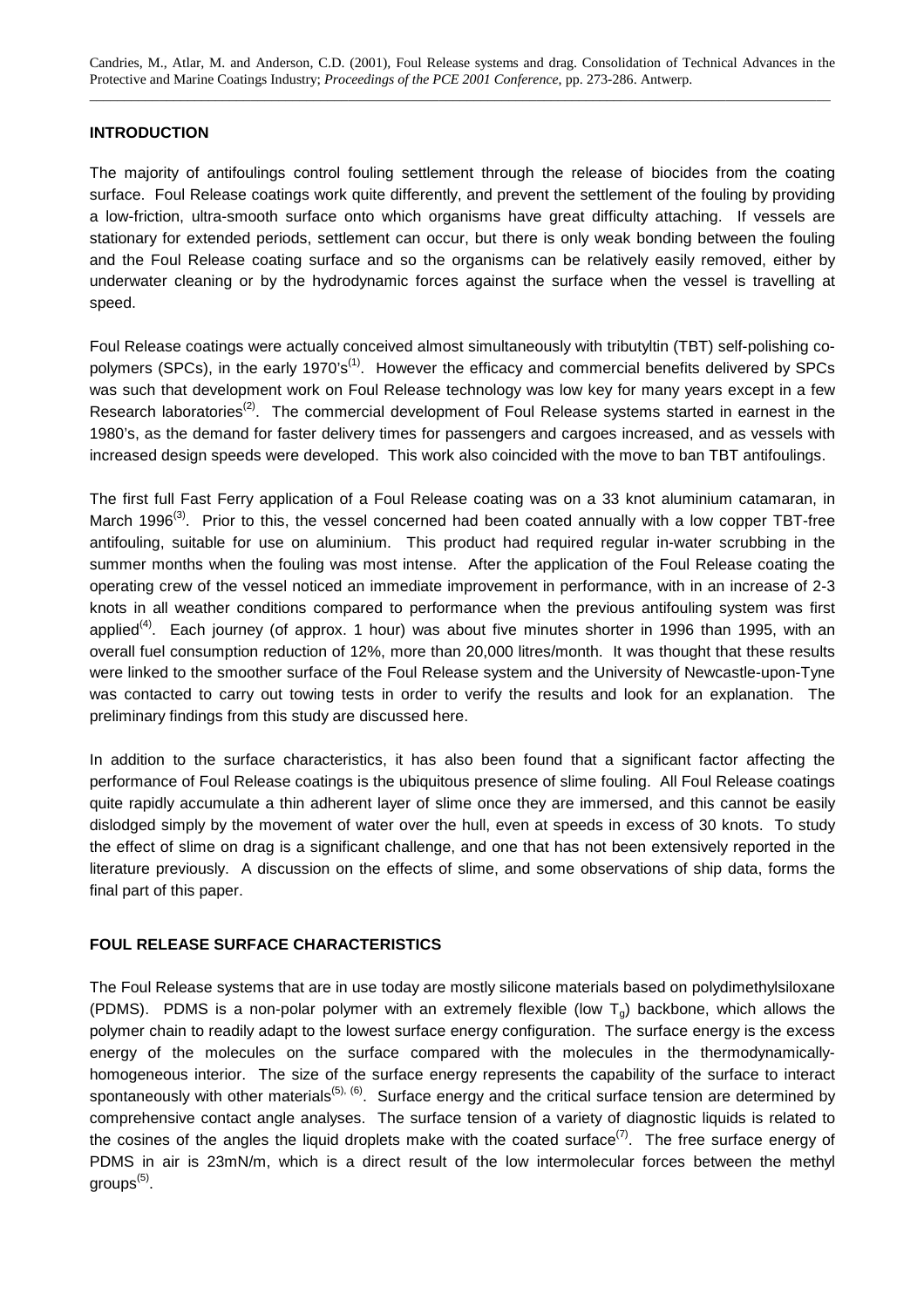Experiments carried out in the early 1970s examined the adhesion of barnacles and other marine organisms on substrata with different surface energy. It was initially thought that there would be a direct correlation between the surface energy and the adhesion of fouling, and this was indeed found to be the case at higher surface energy values. However at lower values it was found that the adhesion started increasing again, as the surface energy decreased, with the minimum being around 25 mN/m, as shown in Figure 1:



To explain this minimum adhesion, it has been found that two other additional factors are important for Foul Release: the Elastic Modulus (E) and the Thickness<sup>(8)</sup>. A good correlation has been found for the relative adhesion of barnacles and the square root of the product of the surface energy  $(\gamma_c)$  and Elastic Modulus (E), for a range of materials, as shown in Figure 2:





A similar relationship has been shown to exist between barnacle adhesion and thickness of Foul Release coatings, with thicker films producing less adhesion<sup>(8)</sup>. It is not so much the thickness itself but the elastomeric nature of thicker films that is important, and this has been demonstrated empirically in field trials. If the film is too thin, barnacles can "cut through" the Foul Release coating to the underlying non-elastomeric substrate, and attach securely.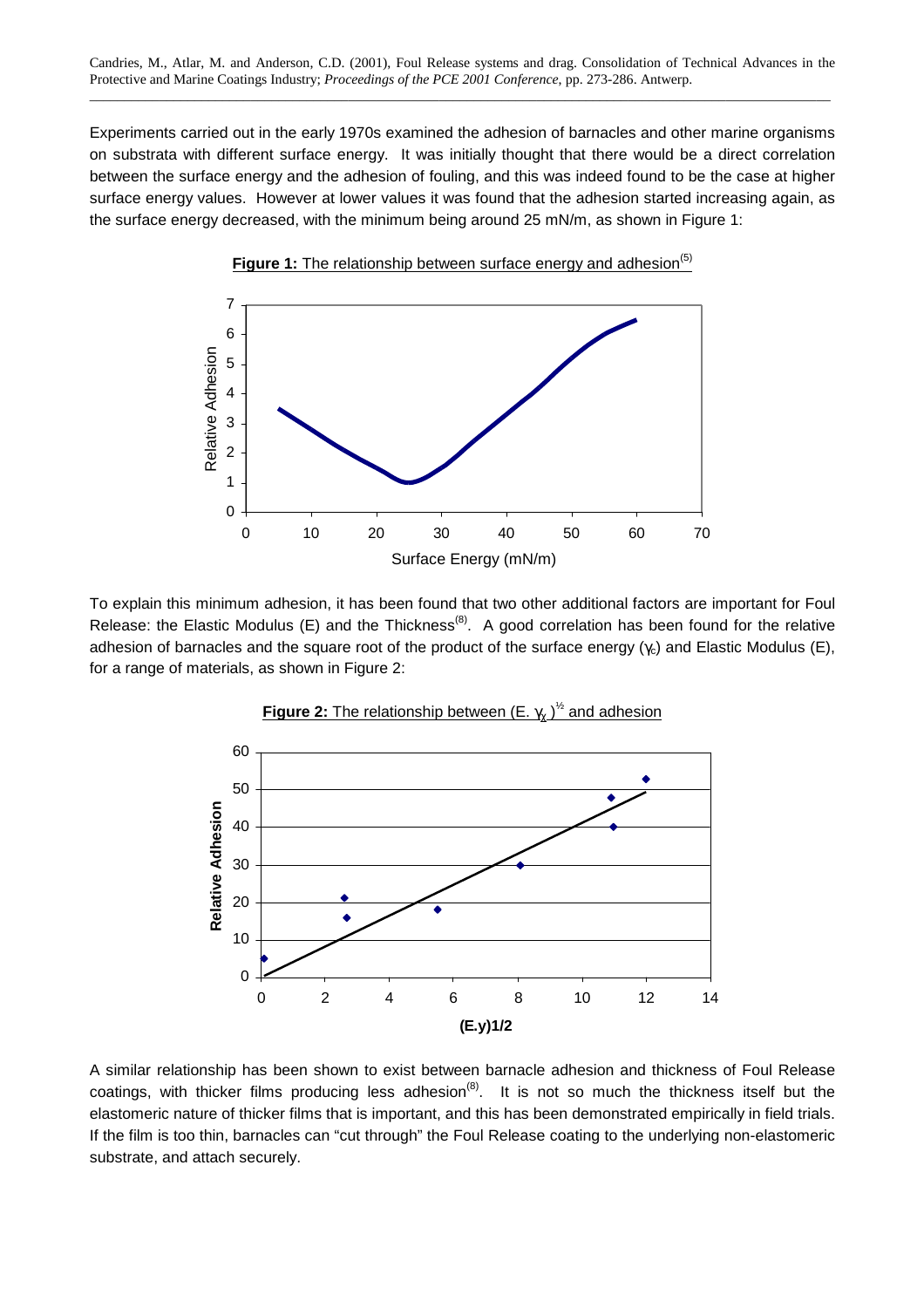An ASTM standard (D 5618-94) has been developed to evaluate the dynamic foul release properties of coatings by measuring the adhesion of barnacles in shear. Barnacles are macrofouling organisms that will eventually attach firmly to a submerged surface and thus allow quantification of adhesion on surfaces. The barnacle shear adhesion strength for a Foul Release silicone surface is an order of magnitude lower than that found on other surfaces, as shown in Figure 3:



The speed at which the barnacles can release from Foul Release surfaces has been measured at the Florida Institute of Technology by towing experiments<sup>(9, 10)</sup>, and these trials have shown that the silicone in Figure 3 above would self-clean at about 10 knots. Other fouling species with a low surface profile (such as Bryozoa) can attach more firmly, and it is generally recognised that, with current Foul Release technology, speeds in excess of 15 knots are required to prevent most fouling types settling. If Foul Release were not to occur, fouling organisms would quickly protrude the near-wall viscous sub-layer and increase the drag and roughness of the surface<sup>(11-13)</sup>.

In addition to the Surface Energy, Elastic Modulus and Thickness, smoothness is a very important factor for an effective Foul Release coating. The surface area available for adsorption and attachment increases with decreasing smoothness (or increasing roughness), and the valleys of rough surfaces have a greater surface area for adhesion, and are penetrated by marine adhesives so making it easier for fouling to more readily attach. Moreover, the fouling also finds shelter from shear and abrasion in the crevices and thus roughness also poses a threat to the hydrodynamical removal of the organisms.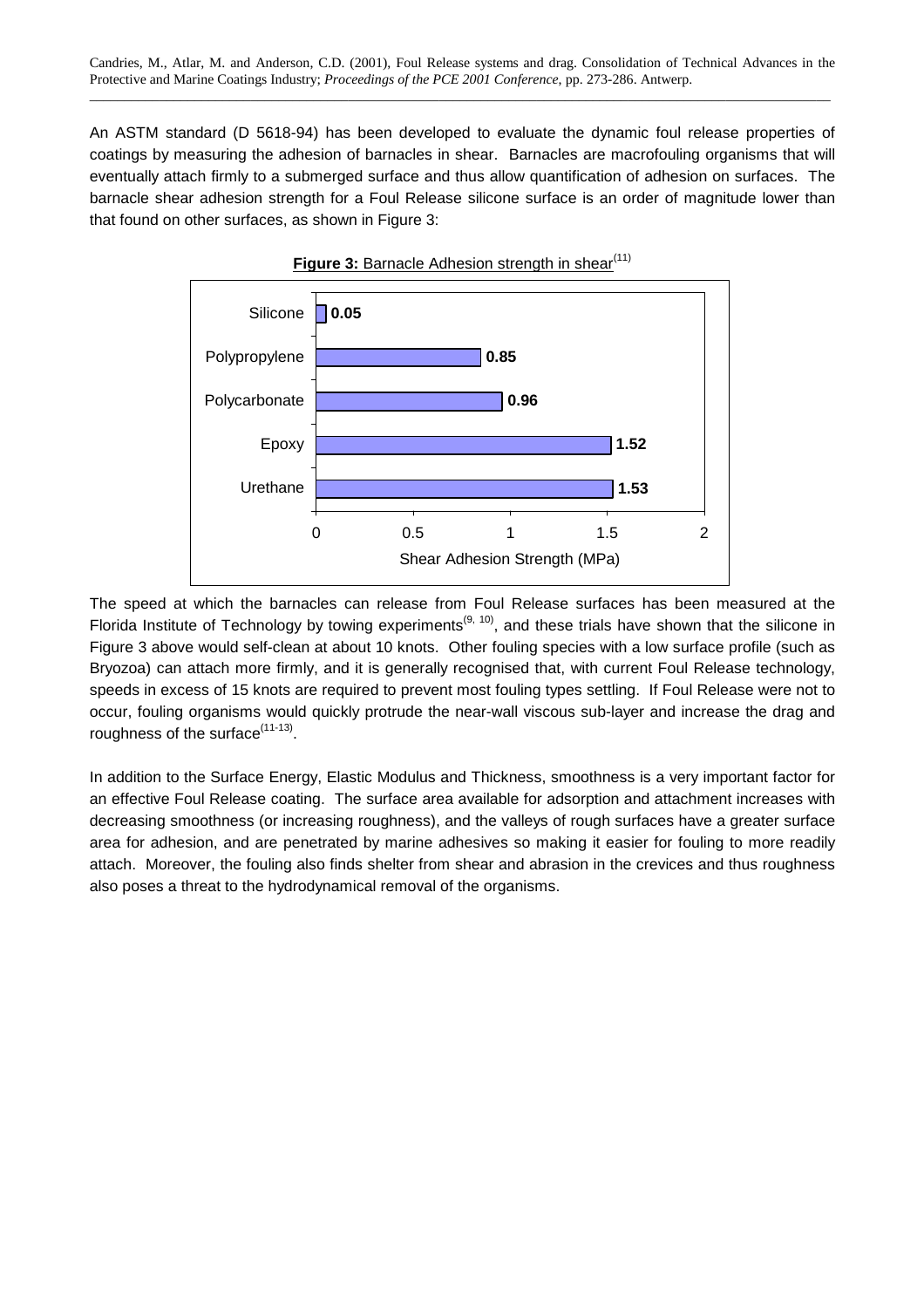

**Figure 4:** Laser profileogram of a sample aluminium plate coated with a Foul Release scheme

Figures 4 and 5 compare the surface profiles of two sample plates, one coated with a Foul Release system, and the other with an SPC antifouling scheme. The wet film thickness of both systems was 350 µm, each carefully applied in 3 coats, and it is clear that the texture of the two surfaces is completely different. The Foul Release system in Figure 4 displays a much smoother micro-surface, with an "open" texture, whereas the SPC antifouling micro-surface in Figure 5 exhibits much steeper and closely packed roughness peaks and valleys, which can be described as a "closed" texture.



**Figure 5:** Laser profileogram of a sample aluminium plate coated with an SPC antifouling scheme

This observation of the differences in the micro-surface texture between Foul Release and SPC coatings resulted in the programme of work to compare the drag of the different surfaces, carried out in the Department of Marine Technology, University of Newcastle-upon-Tyne, UK.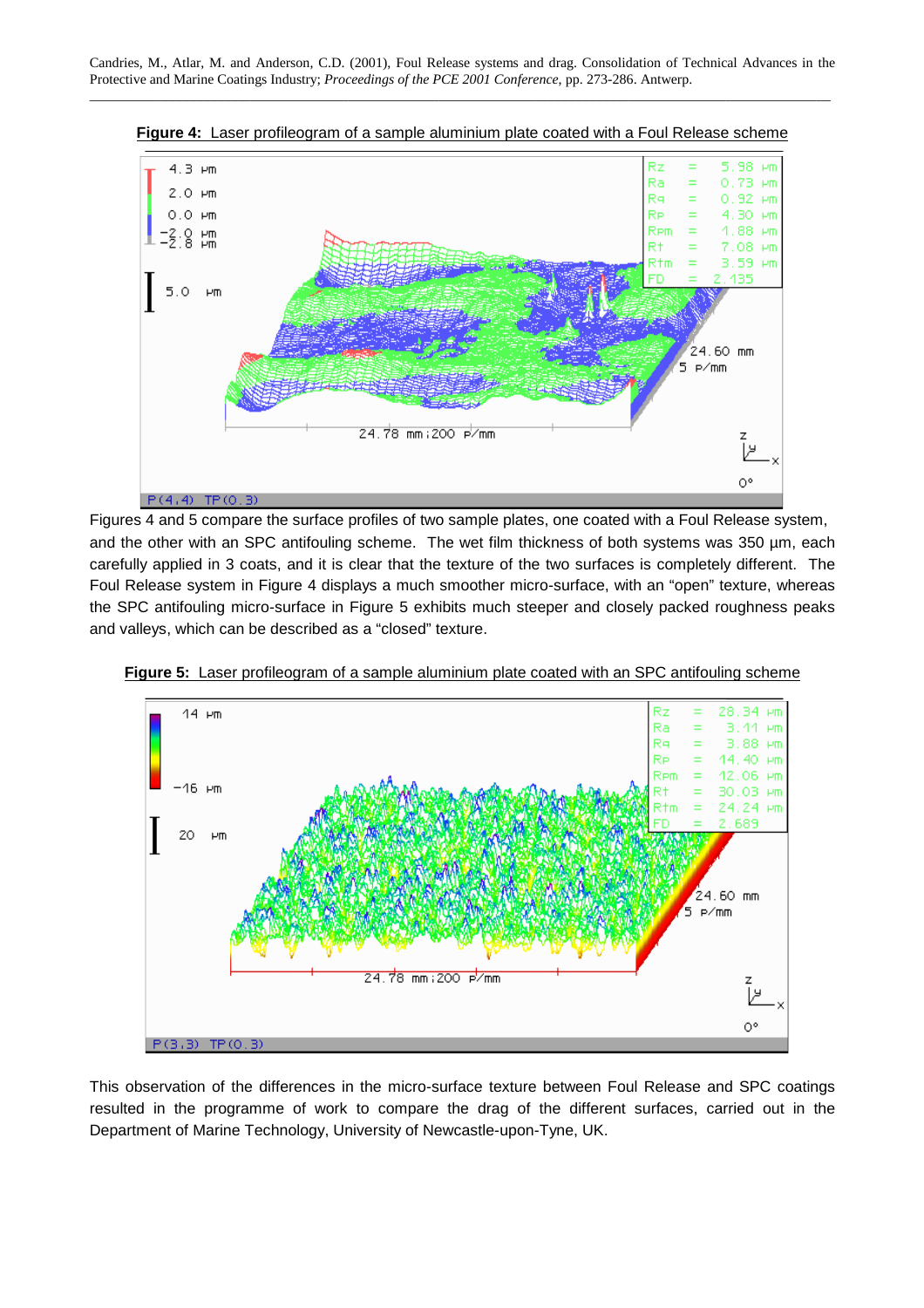# **THE DRAG OF FOUL RELEASE SYSTEMS**

Two sets of flat plate towing experiments were carried out. The first set of experiments involved a 2.55m long plate that was towed in the 40m long, 3.75m wide, 1.2m deep tank of the University of Newcastle-upon-Tyne<sup>(14)</sup>. The aluminium plate, as shown in Figure 6, was towed over a speed range up to 2m/s.



**Figure 6:** Dimensions of the plate used in the Newcastle towing experiments Newcastle towing Tank

The total drag was measured with 2 suitably designed load cells, which were fitted to the plane and then to the two towing pins at the fore and aft of the plane. The measurements were taken with the three different surfaces, which were the aluminium reference surface, the 3-coat SPC antifouling scheme and the 3-coat Foul Release system. Figure 7 shows the total resistance coefficients for the three surfaces as well as the ITTC-57 friction line plotted against the Reynolds number, and shows the significant difference between the two coatings.



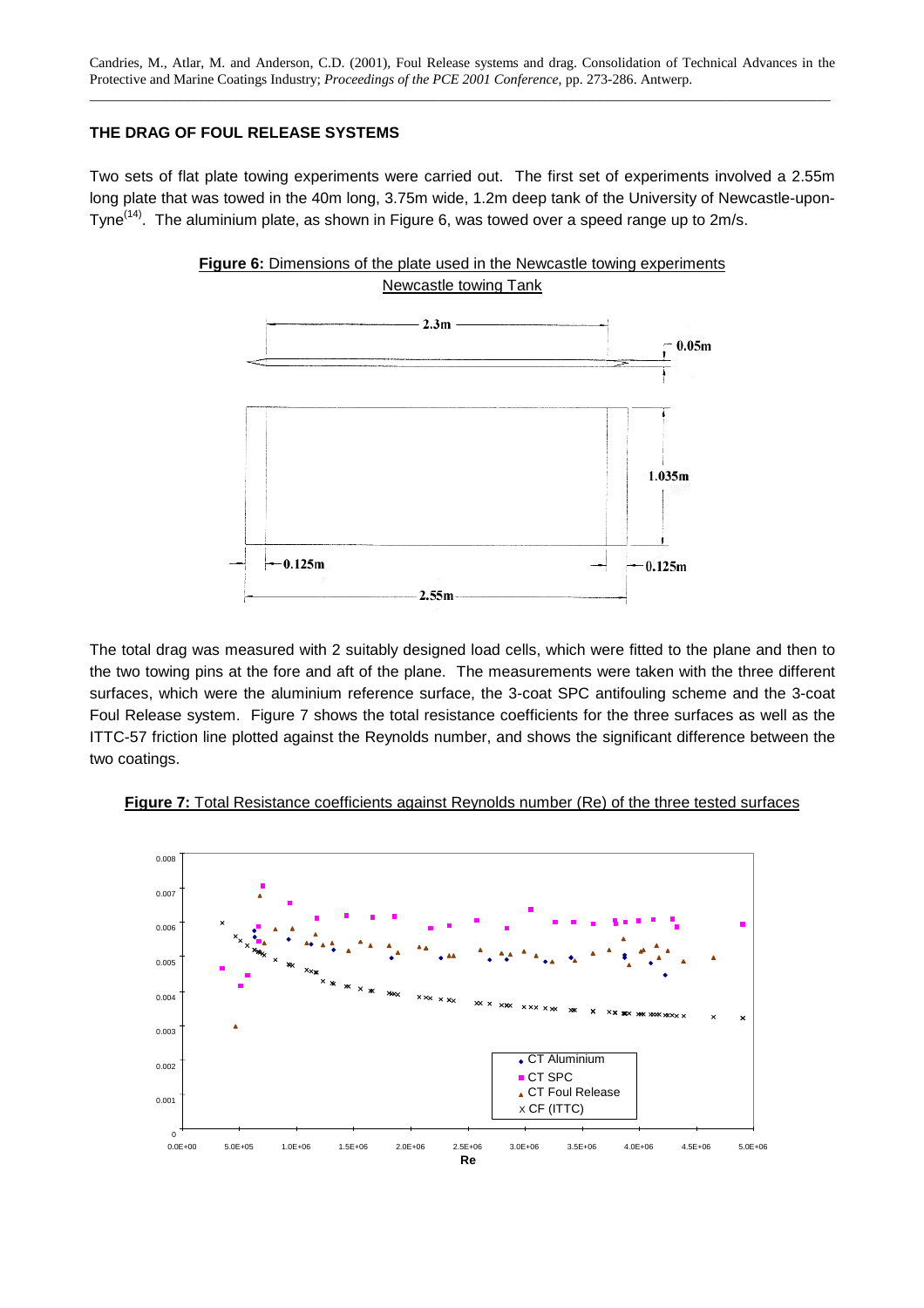Because of the limited speed range and run-length in the first set of experiments, the maximum Reynolds number was restricted to 5E6 and the time-span over which measurements were taken was only 3 seconds for the highest speeds.

The second set of experiments was carried out over a much larger speed range, up to 8m/s, with a 6.3m long plate, in the 320m long El Pardo Calm Water Tank, shown in Figure  $8^{(15)}$ . The aluminium plate, as shown in Figure 9, was modelled on the NSRDC friction plane model 4125, which has been used for similar experiments at the David Taylor Model Basin<sup>(16)</sup>.



# **Figure 8:** Dimensions of the CEHIPAR Calm Water Tank

**Figure 9:** Particulars of the plate used in the CEHIPAR towing experiments.

#### FLAT PLATE FOR EXPERIMENTS WITH DIFFERENT PAINTINGS

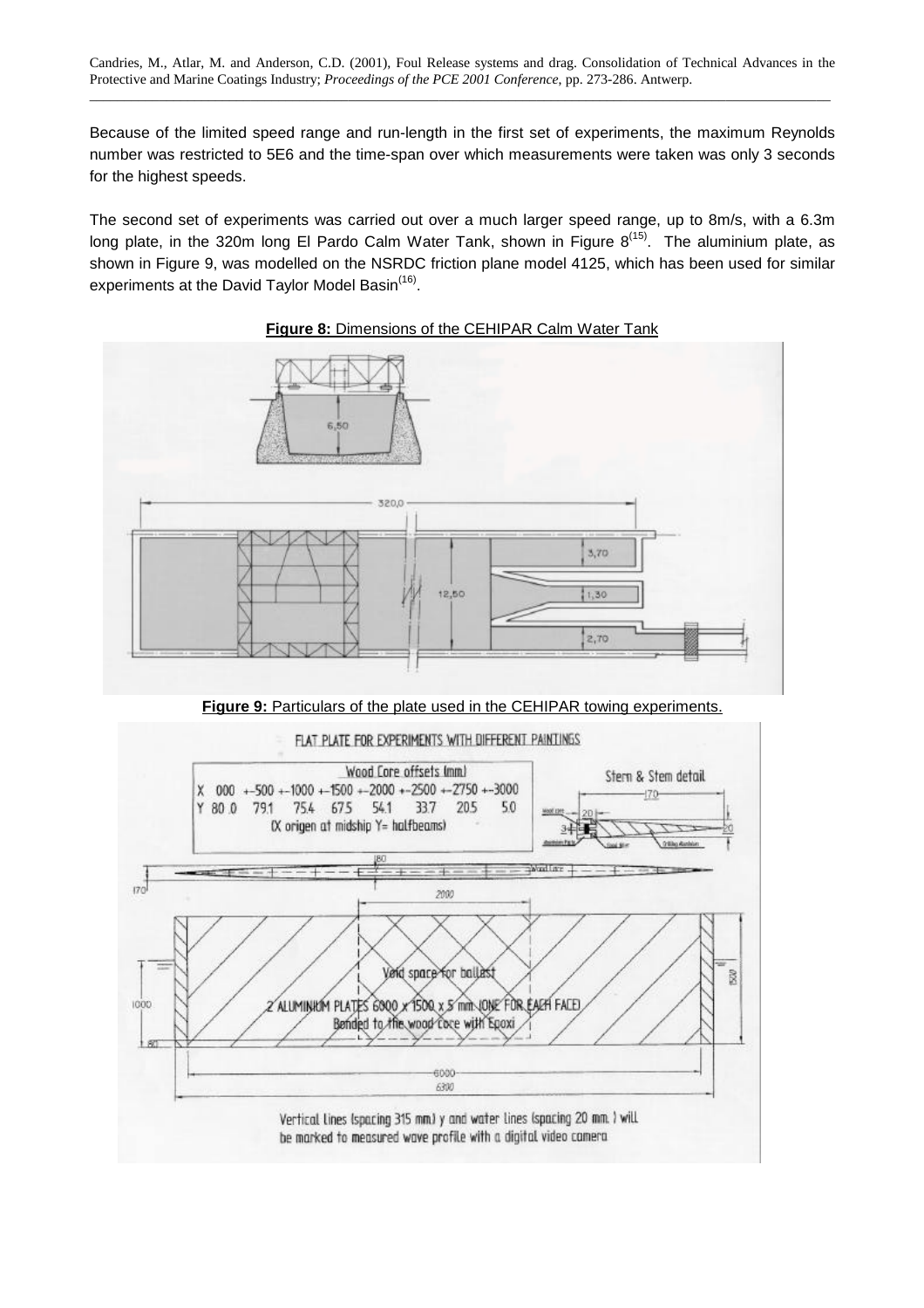Candries, M., Atlar, M. and Anderson, C.D. (2001), Foul Release systems and drag. Consolidation of Technical Advances in the Protective and Marine Coatings Industry; *Proceedings of the PCE 2001 Conference*, pp. 273-286. Antwerp. \_\_\_\_\_\_\_\_\_\_\_\_\_\_\_\_\_\_\_\_\_\_\_\_\_\_\_\_\_\_\_\_\_\_\_\_\_\_\_\_\_\_\_\_\_\_\_\_\_\_\_\_\_\_\_\_\_\_\_\_\_\_\_\_\_\_\_\_\_\_\_\_\_\_\_\_\_\_\_\_\_\_\_\_\_\_\_\_\_\_\_\_\_\_\_\_\_\_\_\_\_\_\_\_\_\_

The total resistance of the plane was measured with the dedicated dynamometer of the carriage for the same three different surfaces: the aluminium reference surface, that coated with a 3-coat SPC antifouling scheme and the surface coated with a 3-coat Foul Release system. Figure 10 shows the total resistance coefficients for the three surfaces plotted against the Reynolds number. Above a Reynolds number  $Re =$ 2.0E7, the Foul Release surface exhibits a drag which is on average 1.56% higher than the aluminium surface, and the SPC surface exhibits a drag which is on average 2.91% higher than the aluminium reference. In other words, the total drag coefficient of the Foul Release surface was on average 1.41% lower than the SPC surface.

![](_page_7_Figure_2.jpeg)

![](_page_7_Figure_3.jpeg)

Compared to Figure 7, the differences in drag are much smaller in Figure 10, and the scatter of Figure 7 is absent. The latter is explained by the fact that during the CEHIPAR experiments, Bessel-function filters were applied immediately during measurement to filter out the vibrations caused by the passing of the carriage over the railway and its undesirable effects on the measured drag values. The reduced difference between the SPC and the Foul Release surfaces can be partly attributed to the difference in roughness of the two surfaces, as discussed in the next section.

Further tests are underway to measure the boundary layer characteristics of the above coating systems, using laser doppler velocimetry (LDV) equipment in the Cavitation Tunnel at the University of Newcastleupon-Tyne. These tests will provide further insight into the drag characteristics of Foul Release systems.

# **THE ROUGHNESS OF FOUL RELEASE SYSTEMS**

Throughout both sets of flat plane experiments, the roughness of the different surfaces was measured with a BMT (previously known as BSRA) Hull Roughness Analyser, which is the standard equipment for this purpose in marine technology. The ball stylus of the hand-held equipment measures the highest peak to lowest valley perpendicular to the mean line over a 50mm interval,  $R_{t50}$ . When the head has traversed the surface over about 0.5m, fifteen readings of  $R_{t50}$  and an average, the mean hull roughness (MHR) are printed out. For the small and large plate experiments reported here, in general 10 and 20 values for MHR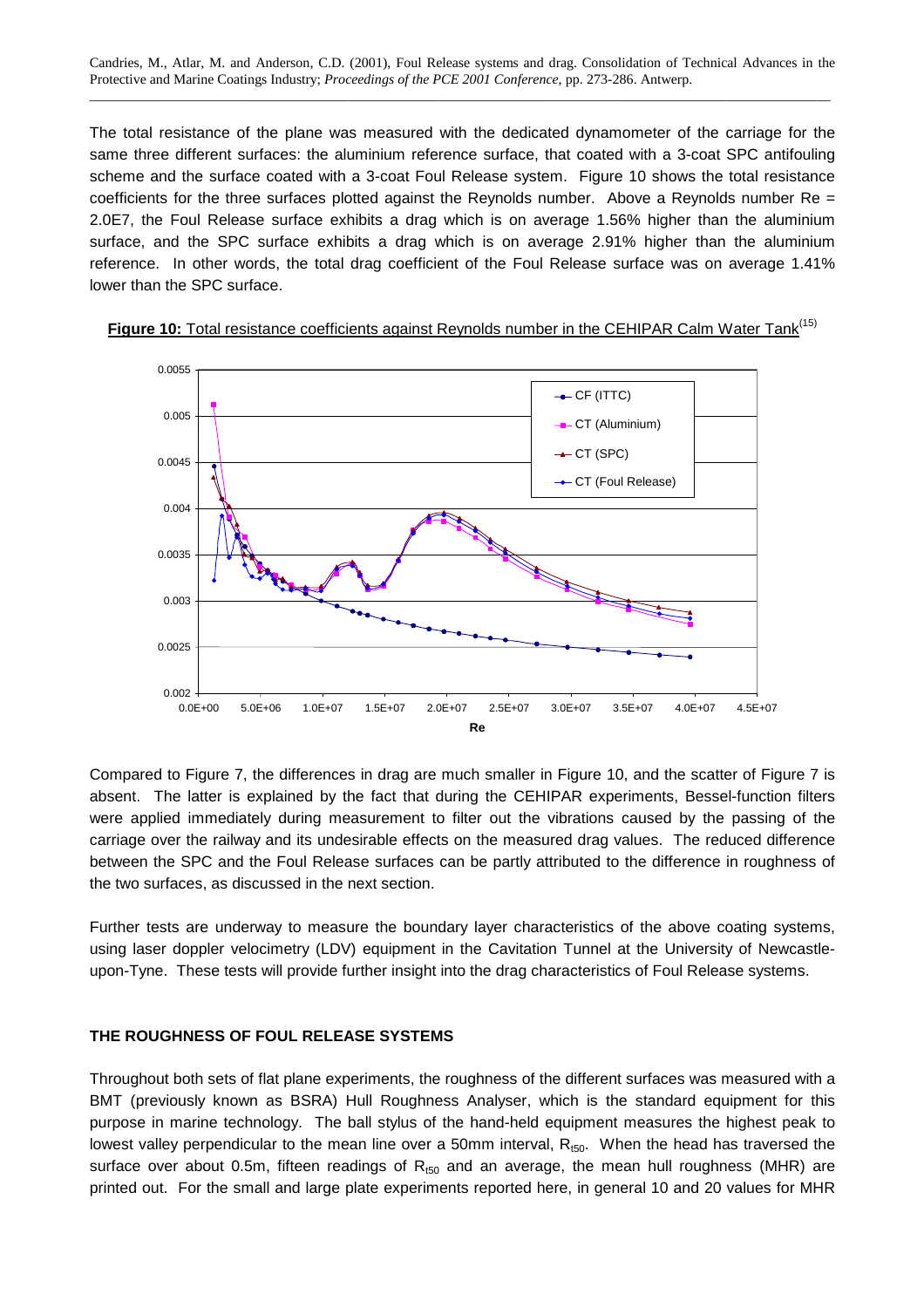respectively were averaged to obtain the overall average hull roughness (AHR). It was observed from the beginning that the Foul Release surface required special treatment in that the coated surface had to be wetted slightly in order to get meaningful readings<sup> $(17)$ </sup>. If the surface is dry, the stylus hopped over the rubber-like material whereas if the surface is too wet, the gauge skidded sideways very easily; both practices giving erroneous readings. Table 1 presents the average roughness in microns for the three surfaces for both sets of experiments.

**Table I:** Average hull roughness (in microns) of the three tested surfaces in both sets of experiments

| <b>Average Hull</b> | Newcastle          | <b>CEHIPAR</b>    |
|---------------------|--------------------|-------------------|
| <b>Roughness</b>    | Experiments        | Experiments       |
|                     | (2.55m long plate) | (6.3m long plate) |
| Aluminium           | 17                 | 18                |
| <b>SPC</b>          | 75                 | 39                |
| Foul-Release        | 48                 | 62                |

The roughness of the aluminium reference surface was virtually identical for both sets of experiments, but in contrast to the first experiments, the roughness of the Foul Release surface was higher than the roughness of the SPC surface in the second set of experiments. This oddity is explained by the poor surface condition prior to application of the Foul Release surface. The previous SPC coating had been stripped off with the intention of leaving the primer on, but there were large patches where the aluminium was exposed. Thus, instead of applying the Foul Release system on a smooth aluminium surface as in the first set of experiments, the Foul Release Tiecoat and Finish were applied on an uneven primer surface with an average roughness of 37 microns. In contrast the SPC surface was much smoother for the second set of experiments due to a better application than in the first set.

Both sets of flat plane towing tank experiments showed that a Foul Release surface exhibits lower drag than an SPC surface. What is extraordinary is that the Foul Release surface exhibited lower drag in the second set of experiments when measurements had shown that its  $R_{t50}$  roughness compared to the SPC surface was actually higher, due to poor surface preparation.  $R_{t50}$  is the roughness parameter normally used to correlate the roughness of newly painted surfaces with their drag<sup>(18)</sup>. However, as explained above, laser profilometry has shown that the surface texture of Foul Release coatings is fundamentally different from traditional antifoulings and thus it is possible that  $R_{t50}$  may not be a suitable parameter to adequately describe the roughness of Foul Release surfaces.

# **THE EFFECT OF SLIME ON PERFORMANCE OF FOUL RELEASE COATINGS**

Slime accumulates on underwater hulls as a result of the build up of algae, diatoms and bacteria, as well as sediment from the sea bed. Certain SPC antifoulings can reduce slime settlement but this is not possible with Foul Release coatings which do not use biocides to control fouling. The slime has a very low surface profile, and grows within the viscous sublayer near the hull, and can remain intact even at speeds in excess of 30 knots. Being made up of varied biological components, slime films are hard to quantify and therefore do not lend themselves to easy laboratory study.

A study on the effects of slime on drag has been carried out<sup>(19)</sup> and contains a useful literature review on the subject. In general, most authors agree that slime films increase drag, although on very rough surfaces it is suggested that slime films may actually smoothen the surface and so give a reduction in drag. The size of the increase in drag caused by slime ("microfouling") is an order of magnitude lower than that of weed and barnacles ("macrofouling"), with weed fouling equating to an increases in roughness of at least 500 µm.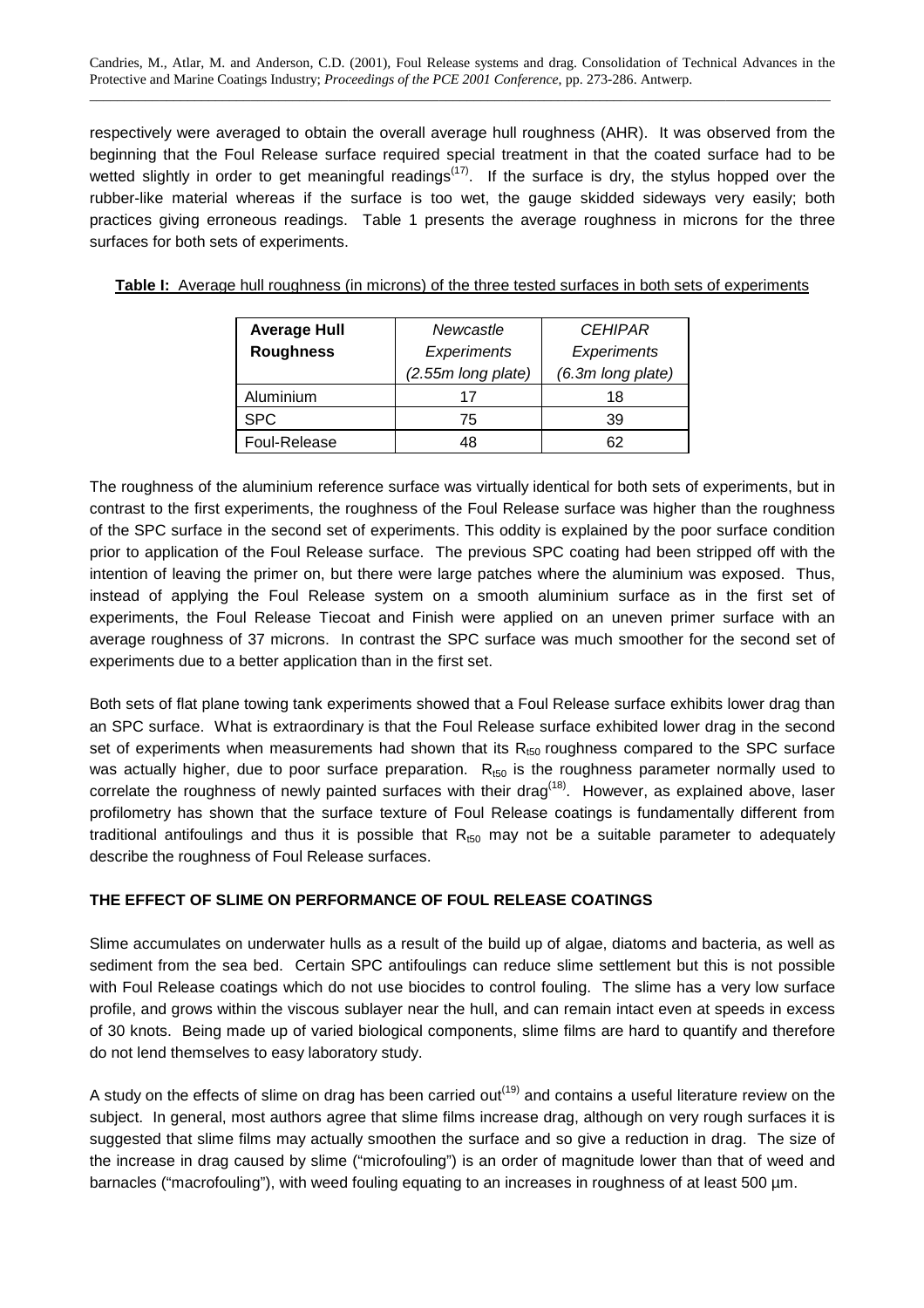Attempts have made been to replicate slime films in the laboratory by use of nylon tufts<sup>(20)</sup>, and this study showed an increase in the shear stress coefficient of 18%. This is similar to a study on fibre floc surfaces, which showed that they have a higher total coefficient of friction than that of a badly cleaned or medium density covered barnacle surface<sup>(21)</sup>. In other experiments<sup>(22)</sup>, slime films were replicated by the use of agargel of different concentrations. Towing tests carried out with a flat plate subsequently showed that the frictional resistance increased and these results show good agreement with experiments carried out with discs on which slime films were grown in laboratory from batch cultures<sup>(23)</sup>.

On ships, the following observations concerning slime fouling on Foul Release systems have been made:

- The thickness of the slime fouling is inversely proportional to the vessel speed.
- Slime build-up is usually thicker on the area below the bilge keel than above it.
- Even with the slime, the speed and fuel consumption of a vessel with a Foul Release system are similar to that with a TBT SPC scheme.
- The slime is readily removed in dry-dock or by in-water cleaning.
- Fish "grazing" marks are often evident in the slime

The fact that full ship applications have confirmed that Foul Release coatings give similar speed and fuel consumption data to SPC antifoulings can be explained as follows: initially (based on the laboratory drag tests described earlier) the Foul Release coating has less drag than the SPC system, but after a few weeks the slime builds up and this increases the drag to the level of the SPC system.

At present, there appears to be no easy way to prevent this accumulation of slime fouling (apart from the addition of biocides). But in contrast to biocidal antifoulings, the slime on Foul Release coatings does not provide a base on which further larger forms of fouling ("macrofouling") can settle. Weed fouling is almost never seen on Foul Release coatings, even after prolonged immersion, and shell (barnacle) fouling only occurs in static situations.

Overall, leading Foul Release product performance has been proven to be equivalent to TBT SPC antifoulings, even in high fouling environments, for in-service periods of up to 60 months. So despite the slime, well formulated and proven Foul Release systems must be considered as being close to the ideal as alternatives to TBT SPC products for ships that are fast (> 15 knots) and active.

# **CONCLUSION**

Two sets of towing tank experiments using a Flat Plane have shown that a PDMS Foul Release system has less drag than a typical SPC antifouling, when initially applied. In the first experiment this reduction in drag could be correlated with the surface roughness,  $Rt_{50}$ , as measured using the BMT Hull Roughness Analyser, but in the second the roughness of the Foul Release system was higher than that of the SPC antifouling. This indicates that some other parameter is associated with the drag of Foul Release coatings. A surface profile scan comparing a Foul Release surface to an SPC antifouling surface shows that the texture of the two surfaces is quite different.

In order to provide further insight into the drag characteristics of Foul Release systems, boundary layer measurements using LDV techniques are being carried out in the Cavitation Tunnel at the University of Newcastle-upon-Tyne, UK.

Data from full ship applications of Foul Release coatings in service shows that the ubiquitous presence of slime fouling appears to off-set the initial reduced drag. However this is not a large effect, and even with this slime present, Foul Release coatings give equivalent speed and fuel performance to TBT SPC antifoulings.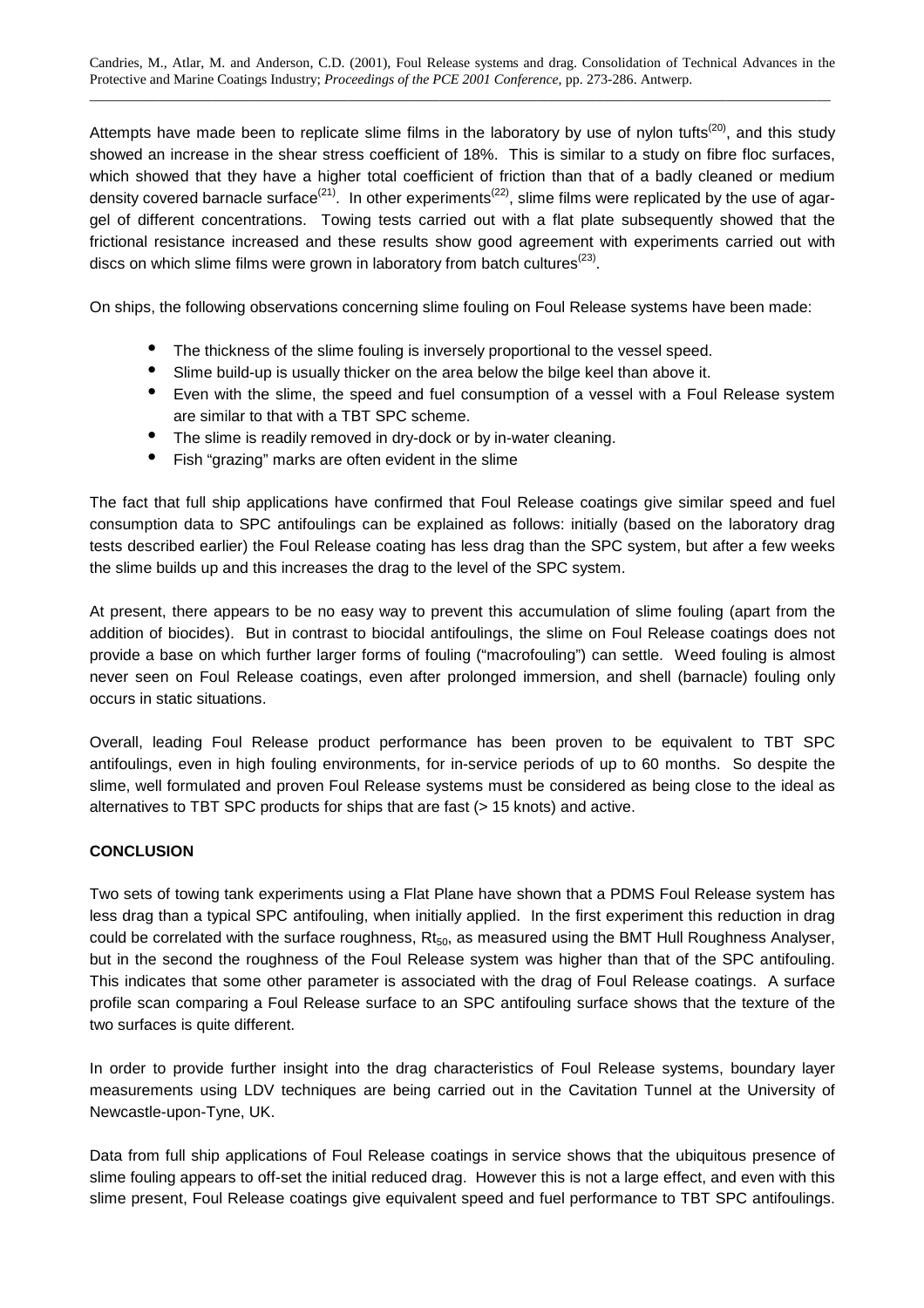Leading Foul Release coatings also have the proven 60-month capability of TBT SPC antifoulings, in strong fouling areas, and so with their highly attractive environmental profile, these products are close to the ideal as fouling control systems for fast and active ships in the  $21<sup>st</sup>$  century.

# **ACKNOWLEDGEMENTS**

The research work in this paper is funded by EPSRC Research Grant No. 98316366 and by International Coatings Ltd. The large plate experiments at CEHIPAR were made possible by the European Community programme CEHMAR, which promotes the mobility and opportunities for researchers. The authors would like to thank the CEHIPAR staff, and colleagues at International Coatings in UK and in Spain, for their help in the work undertaken and suggestions in the preparation of this paper.

# **REFERENCES**

- 1. A. Milne, *British Patent* 1,470,465
- 2. R.F. Brady et al, *Journal of Coatings Technology*, 59 (755), 113 ff, December 1987, (1987).
- 3. J. Millett and C.D. Anderson, 'Fighting fast ferry fouling', *Fast '97, Conference papers, Vol. 1*, Baird Publications, Australia (1997).
- 4. Personal Communication from Fred Neville, Ship Manager, Condor Marine Services Ltd., Hamworthy, Poole, Dorset, England BH15 4AJ
- 5. R.F. Brady, 'In search of non-stick coatings', *Chemistry & Industry*, www.mond.org/9706/970615.html (1997).
- 6. H.L. Vincent and G.G. Bausch, 'Silicon fouling release coatings', *Naval Research Reviews*, Vol. 49, Office of Naval Research (1997).
- 7. R.E. Baier, A.E. Meyer and R.L. Forsberg, 'Certification of properties of nontoxic fouling-release coatings exposed to abrasion and long-term immersion', *Naval Research Reviews*, Vol. 49, Office of Naval Research, pp. 60-65 (1997).
- 8. R.F Brady and I.L Singer, 'Mechanical factors favouring release from fouling release coatings', *Biofouling,* 15 (1-3), pp. 73-81 (2000).
- 9. B.S. Kovach and G.W. Swain, 'A boat mounted foil to measure the drag properties of antifouling coatings applied to static immersion panels', *Proc. Int. Symp. Seawater Drag Reduction*, July 22-24, Newport, Rhode Island (1998).
- 10. G.W. Swain, 'Redefining antifouling coatings', *PCE July 1999,* pp18ff. (1999).
- 11. J.C. Lewthwaite, A.F. Molland and K.W. Thomas, 'An investigation into the variation of ship skin frictional resistance with fouling', *Trans. R.I.N.A*., Vol. 127, pp. 269-284, London (1984).
- 12. M.P. Schultz and G.W. Swain, 'The effect of biofilms on turbulent boundary layers', *Journal of Fluids Engineering,* Vol. 121, pp. 44-51 (1999).
- 13. G.W. Swain, 'Biofouling control: a critical component of drag reduction', *Proc. Int. Symp. Seawater Drag Reduction*, July 22-24, Newport, Rhode Island (1998).
- 14. M. Candries, M. Atlar, G.H.G. Mitchell, and D. Lamb, 'Flat plane towing experiments with two coatings', *Report No. MT-1998-034*, Department of Marine Technology, University of Newcastle-upon-Tyne (1998).
- 15. M Candries and M. Atlar, "Influence of Two Different Antifoulings on the Resistance of Roughness of a Flat Plate", *Report No. MT-2000-102,* Department of Marine Technology, University of Newcastle-upon-Tyne, 2000.
- 16. E.E. West, 'The effect of surface preparation and repainting procedures on the frictional resistance of old ship bottom plates as predicted from NSRDC friction plane model 4125', *Report 4084*, Naval Ship Research and Development Center, Bethesda, Maryland (1973).